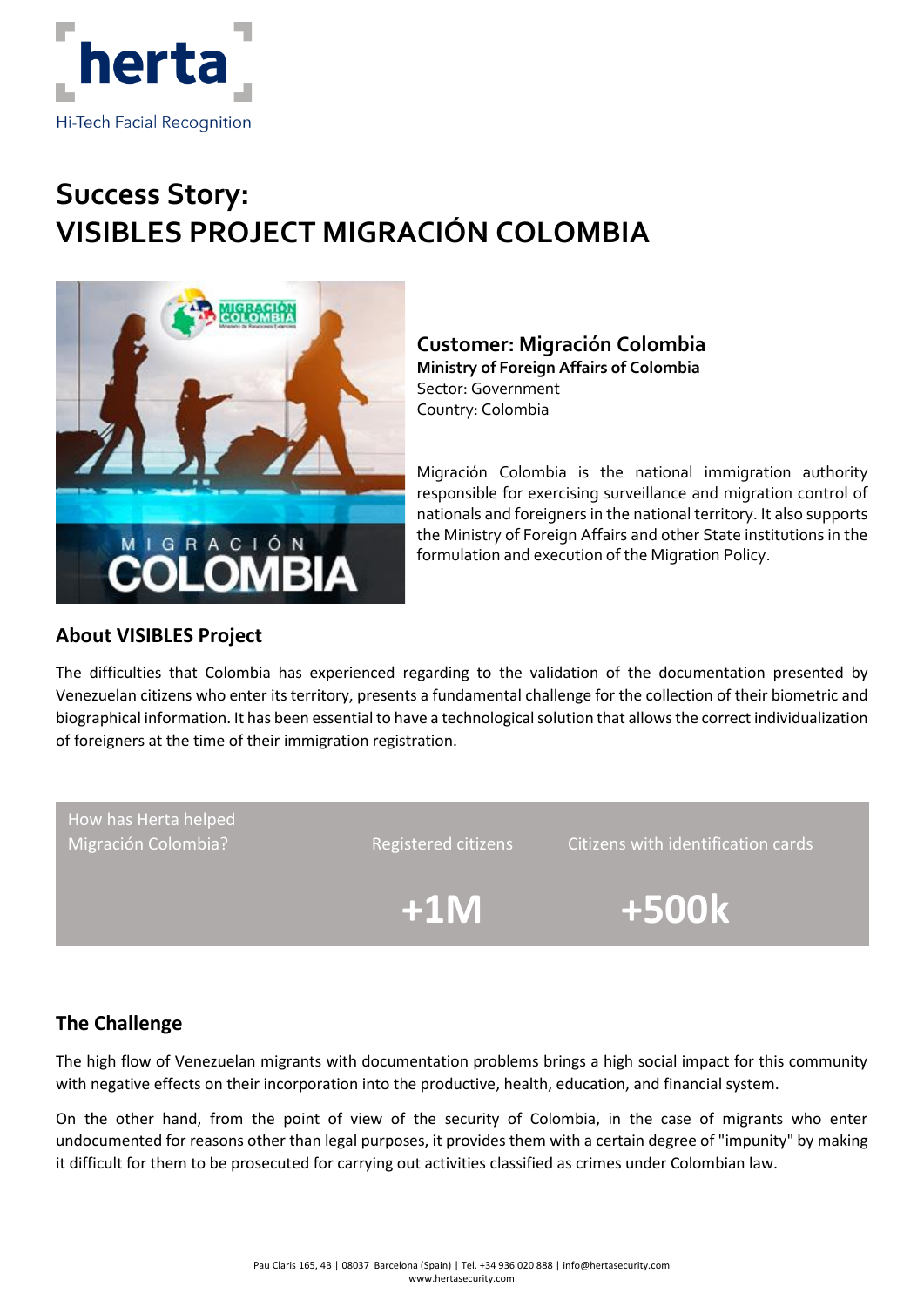



#### **Focus**

The VISIBLES project impacts, therefore, all these Venezuelan citizens who are estimated to be already in Colombian territory so that they can regularize their situation, in addition to all future income being made regularly.

The VISIBLES project of Migration Colombia meant the elaboration of an integrated and personalized platform that allows the registration, consultation, verification, and management of the biographical, demographic, and multibiometric identity (facial, fingerprint and iris) of Venezuelan migrants who are in Colombian territory. It allows to exercise migratory and security control using video surveillance cameras with facial recognition at border posts in a way that makes it possible to control migratory controls throughout the Colombian territory.

### **The Solution**

In the central site of Migration in the city of Bogotá, the central equipment was installed where the registration web platform, database servers and biometric servers where all the information is registered and validated are housed. At border crossings, where facial verification of migrants is carried out, mobile units are used that are interconnected to the central site through automatic synchronization software to have the information locally.